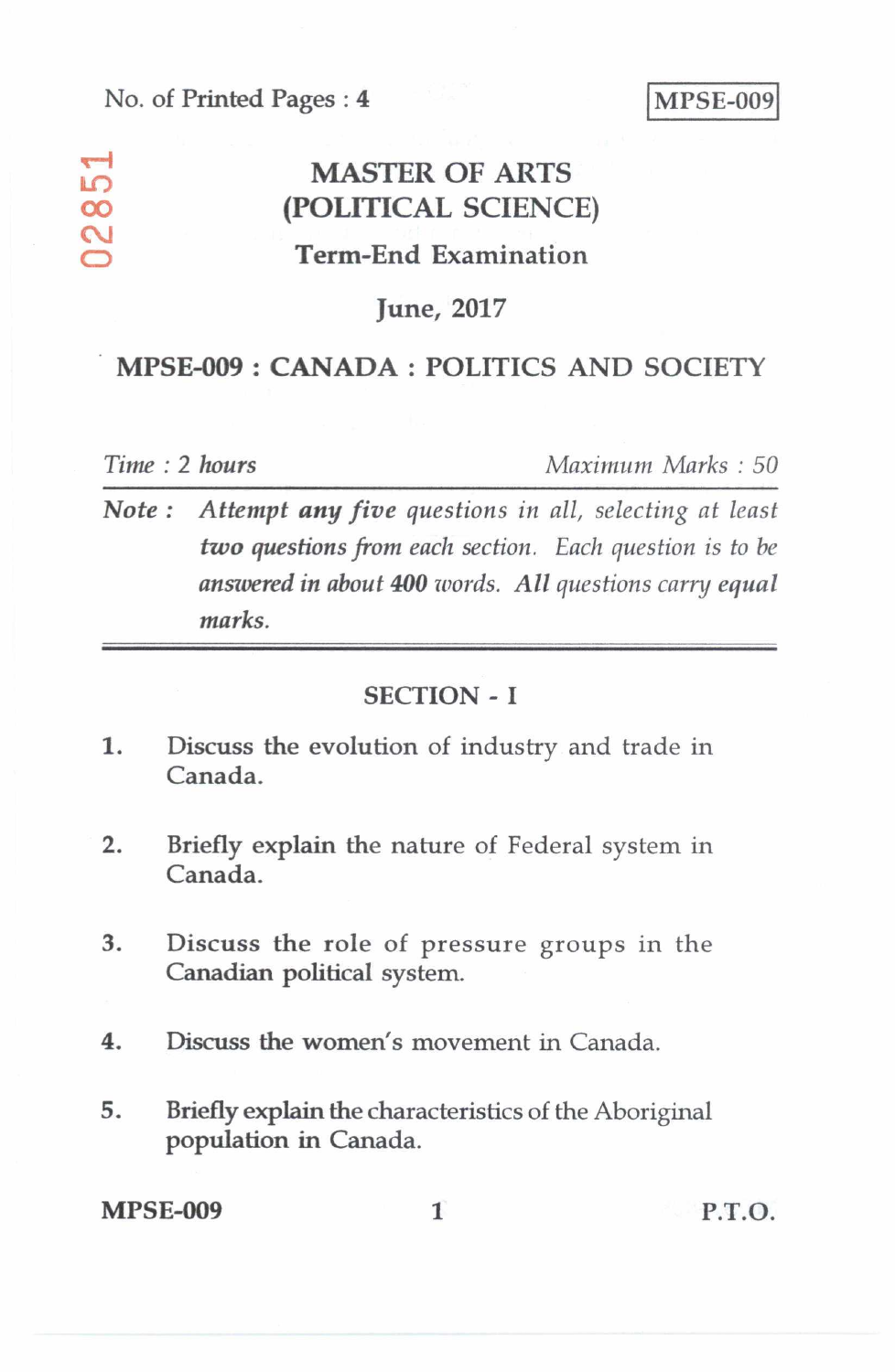#### SECTION - II

- 6. Analyse the ideological and social basis of the separatist movement in Canada.
- 7. Discuss the nature of multiculturism in Canada.
- 8. Briefly explain the characteristics of the Canadian party system.
- 9. Discuss the constitutional provisions for safeguarding the interests of minorities in Canada.
- 10. Write an essay on India-Canada relations.

MPSE-009 2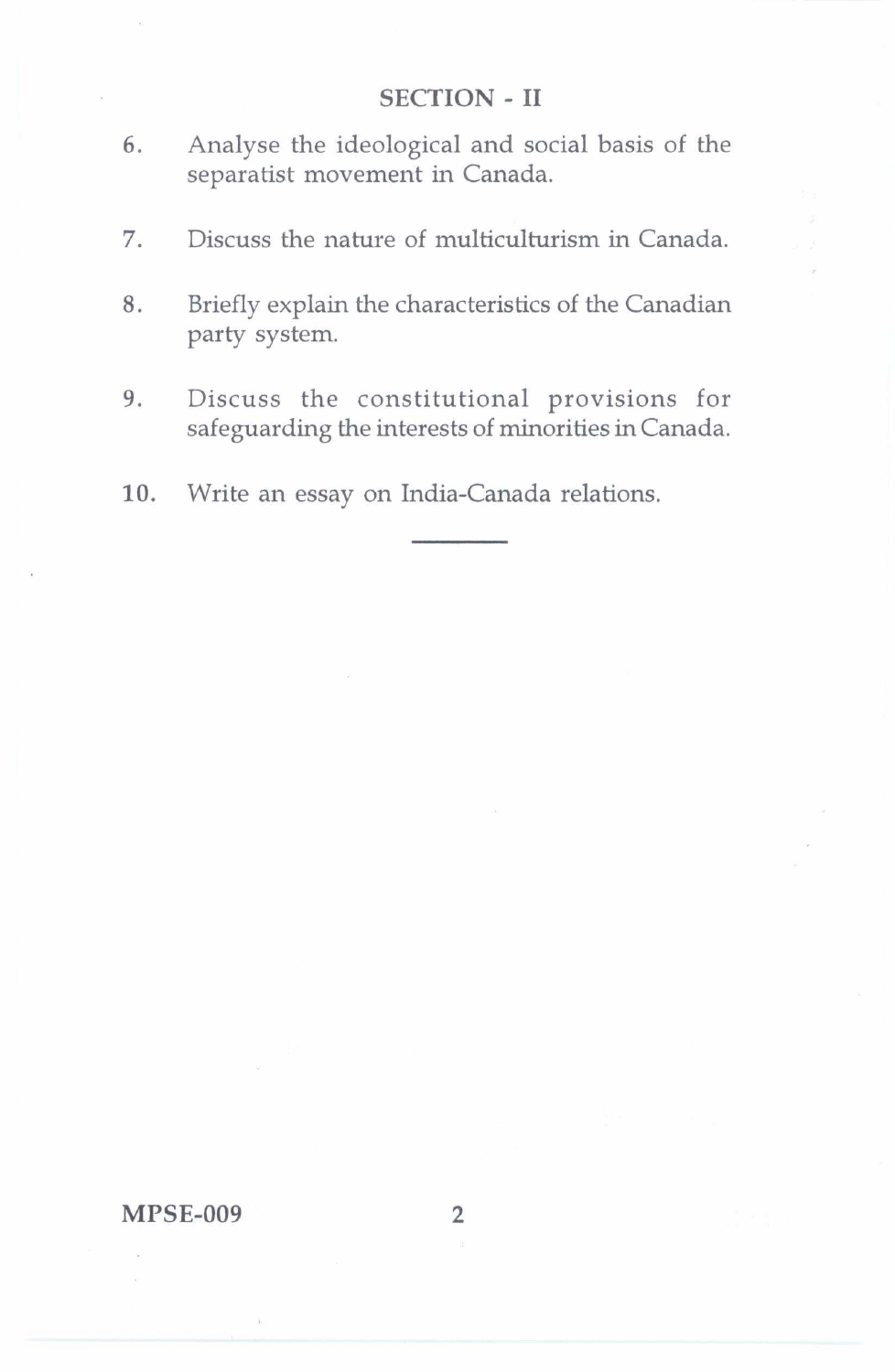एम.पी.एस.ई.-009

स्नातकोत्तर उपाधि कार्यक्रम (राजनीति शास्त्र) सत्रांत परीक्षा जून, 2017

एम.पी.एस.ई.-009: कनाडा: राजनीति और समाज

समय: 2 घण्टे

अधिकतम अंक : 50

नोट : कुल पाँच प्रश्नों के उत्तर दें, प्रत्येक अनुभाग में से कम से कम दो प्रश्न चुनते हुये। सभी प्रश्नों के अंक समान हैं। प्रत्येक प्रश्न का उत्तर लगभग 400 शब्दों में दें।

# अनुभाग - I

- कनाड़ा में उद्योग और व्यापार के क्रमतर विकास की चर्चा करें। 1.
- कनाड़ा की संघीय व्यवस्था की संक्षिप्त व्याख्या करें।  $2.$
- कनाडा की राजनीतिक व्यवस्था में दबाव समूहों की भूमिका की  $3<sub>1</sub>$ चर्चा करें।
- कनाडा में नारी आंदोलन की चर्चा करें। 4.
- कनाडा की Aboriginal जनसंख्या के लक्षणों की संक्षिप्त 5. व्याख्या करें।

**MPSE-009** 

**P.T.O.**